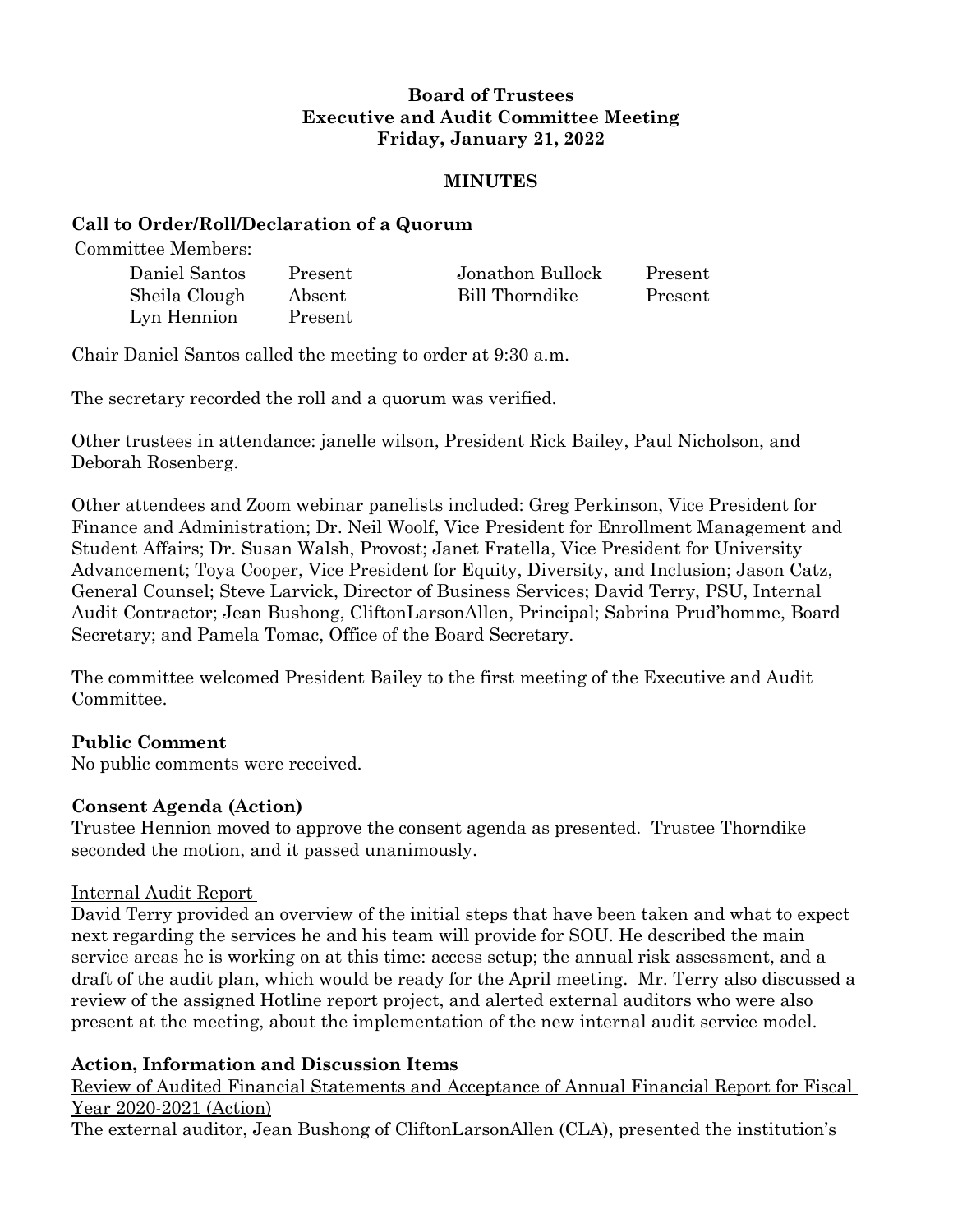financial audit of the previous fiscal year. Ms. Bushong said that CLA is tasked with two jobs: auditing the financial statements, which is the main focus, and performing a single audit of the federal financial aid and the emergency relief programs, although the government was late in publishing the latter process so that report is delayed. She later said the March 31 deadline has been extended to September 30 and CLA would get the single audit done by then and communicate that to the board.

The auditors found no material weaknesses, significant deficiencies, or audit adjustments in the financial statement audit. Regarding the Management Discussion and Analysis (MD&A), CLA opines that SOU's financial statements can be relied upon, keeping in mind that these are management's financial statements, not CLA's.

Regarding liabilities, the increase was \$9.3M due mostly to the net pension liabilities. Taking total assets to liability, SOU's net position is fairly flat and up about only \$74K. Reviewing the statement of revenues, expenses, and changes in net position, the \$74K increase occurred as operating revenue went down due to pandemic decreases in enrollment and liability. Total operating revenues minus operating expenses give a total operating loss of \$49.5M, and this is common for universities. Ms. Bushong highlighted that this is because the government appropriations, financial aid monies, and the Higher Education Emergency Relief Fund (HEERF) are recorded in the non-operating revenues. This combination led to the overall \$74K increase in net position.

President Bailey shared his past memorable audit experience that contained 63 findings that eventually went down to 16 findings after five and a half years. To come to SOU where the numbers are shared instead of all the things that were done wrong, he offered gratitude and commendations to Mr. Perkinson, Mr. Larvick, and the teams for their work. Ms. Bushong agreed it is a testimony of what Mr. Larvick and Mr. Perksinson do with their departments.

Responding to Trustee Nicholson, Ms. Bushong replied that although CLA sees a spectrum of clients who they help, the SOU management takes complete ownership and does 100 percent of the work, from pictures and narratives, including the MD&A. CLA then performs a very thorough and detailed review.

Ms. Bushong went over the footnotes, highlighting HEERF receipts II & III during the year: \$1.7M went directly to students leaving \$5.5M. SOU spent \$4.5M for institutional purposes with \$5.4M for FY 22, making it a unique year as that revenue stream is not expected to continue. Ms. Bushong also shared that the balance of accounts receivables went up in student tuition and fees since collection efforts were not as stringent due to COVID.

Statements showing depreciation went up but were not substantial over the year. Responding to Trustee Nicholson, Ms. Bushong said the reason bad debt receivables went up 1 percent while student tuition and fees increased substantially was because of how the receivables are aged. Mr. Larvick added that with a lot of federal money still going out to students, the expectation was that many students would pay down debts, and only about 20 percent of the students used the money to help pay down the balances. This, therefore, is relatively newer debt, and the bad debt allowance is of older debt that does not include these balances.

Trustee Thorndike asked about any analysis of the costs of employee [retirement] tiers, to which Mr. Larvick replied that this is being closely monitored. Mr. Perkinson added that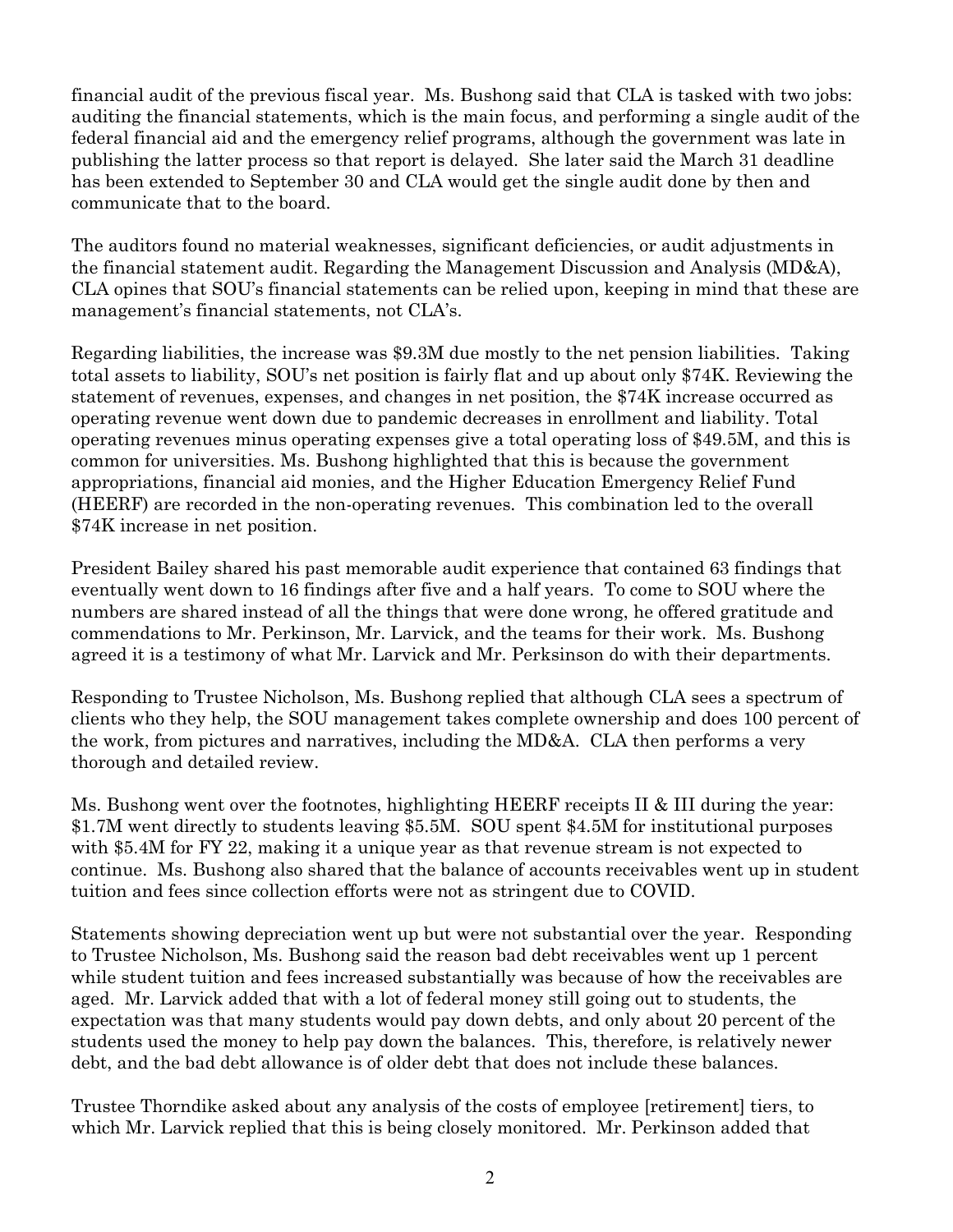because of a terminology challenge in the Department of Administrative Services that uses the Current Service Level to describe escalating costs and that creates confusion with legislators, Mr. Lovern is working with other budget directors, and the Oregon Council of Presidents to best calculate true base funding.

Discussing required communications, Ms. Bushong said the statements have a lot of numbers but there are qualitative aspects to these numbers. If there were any changes to the accounting policies adopted by management, CLA would have to let the board know about the impact on these numbers. Some numbers are estimated such as net pension liabilities. Difficulties encountered in performing the audit were none. There was one past adjustment about a small construction amount that was done before June 30 that should have been a payable. There were no corrected misstatements, no disagreements with management, and no material control deficiencies. Management did not consult with other independent accountants, and there were no other matters discussed with management that impacted the audit.

Responding to Chair Santos, Ms. Bushong said that CLA has the equity lens as a focus in its conversations. Ms. Bushong added that she would reach out to CLA's Diversity, Equity, and Inclusion department as it relates to the audit to see if there is more to share.

Ms. Bushong answered Trustee Thorndike saying that when it was one system, SOU's numbers were not very big compared to the others so the scrutiny was different being meshed in with other universities. Now the numbers are being scrubbed and can be relied on better.

Responding to Trustee Hennion, Ms. Bushong said there is no required [auditor] rotation policy, but some adopt a mandatory rotation, though doing so too frequently can open the university up to risk failure; it would be up to the audit committee. Mr. Simkanich provides a fresh set of eyes for this team, but SOU policies may be something to discuss as an audit committee. Trustee Nicholson added that as some of the board may be rotating off, this may be the last opportunity for some to thank Ms. Bushong. Trustee Nicholson recognized Ms. Bushong for the clarity of the presentations, the thoroughness of her presentations, and responsiveness to questions; it seems that Ms. Bushong has been a member of the SOU team and thanked her for that.

Trustee Bullock moved to approve the resolution. Trustee Hennion seconded the motion, and it passed unanimously.

## Amendment to the Board Statement on Policies (Action)

Mr. Catz reviewed an amendment to the Board Statement on Policies to recognize and assimilate the newly-formed Staff Assembly into activities of the university simply by adding the Staff Assembly to the list of governing bodies. Additionally, the Staff Assembly will elect or appoint a representative to add that voice to the SOU Policy Council. Lastly, because the amendment is so small, this statement will appear as a consent item on the board agenda.

Trustee Hennion moved to approve the board statement on policies. Trustee Bullock seconded the motion, and it passed unanimously.

#### Governance Work Group Update

Vice Chair Bullock said the group was put together to determine if a standalone committee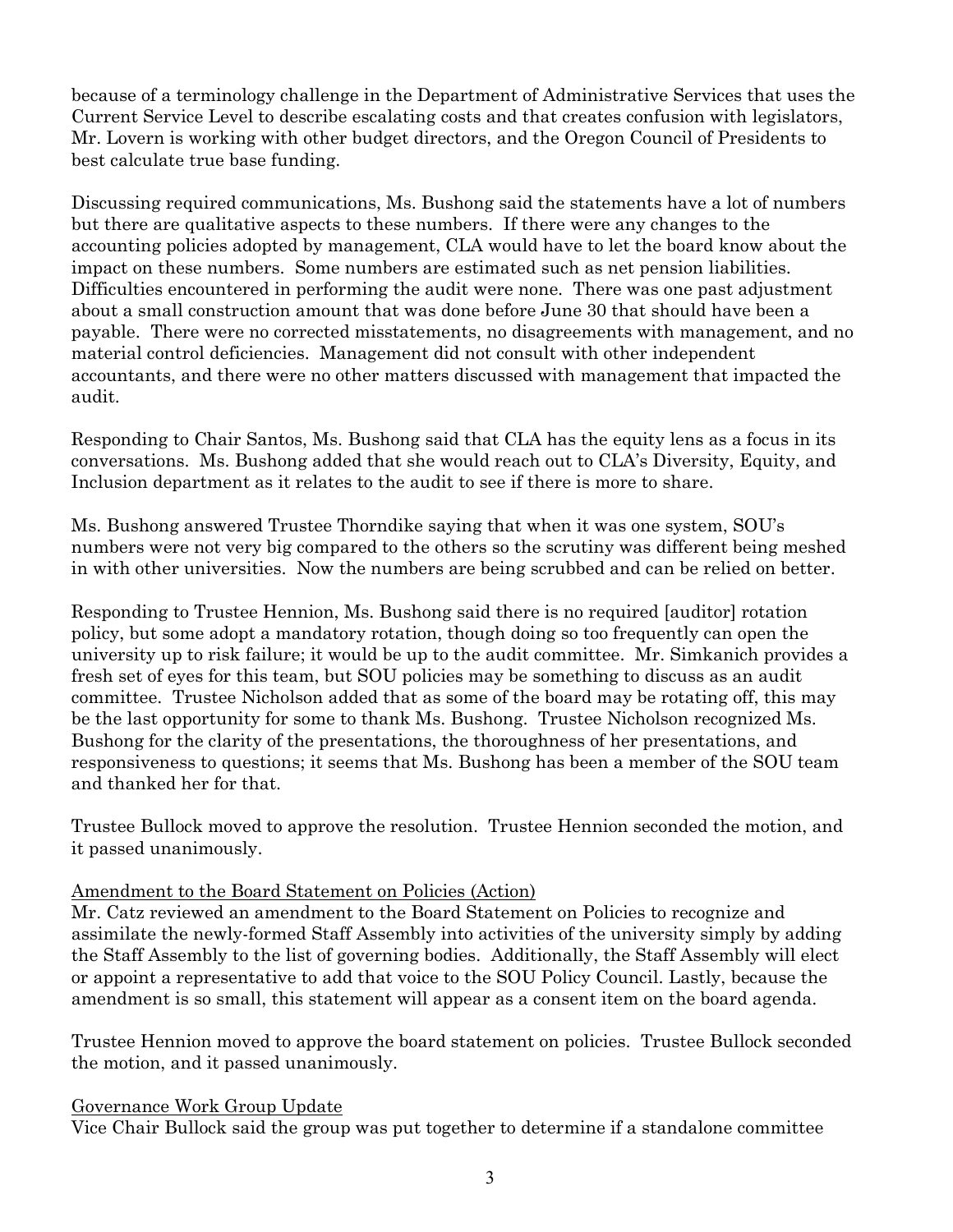should be formed to handle governance issues. In the meetings, some items discussed have been a board mentoring process and ways in which at-large board positions could be recruited. A major focus has been on the board election process, and members agree that January 2022 is the time for the board chair to initiate that process. The Governance Work Group suggests the board adopt this and give clarity on the process, with a modest change to the Bylaws that would also go before the board if adopted.

#### Amendments to Board Statement on the Process for Officer Elections

Vice Chair Bullock reviewed the amendments. There was formatting for consistency with other board statements; language asking for a diverse group of three to five trustees for the work group; and the proposed use of this process for term and off-term elections. Additionally, no officer would be eligible to serve for more than two consecutive full two-year terms. Vice Chair Bullock thanked Mr. Catz and Ms. Prud'homme for their contributions and insight to continue to honor the board culture among an inclusive, supportive work group. Mr. Catz added that currently, the Bylaws state the term is one year, so an adjustment would be needed in the Bylaws to make that a two-year term.

Trustee Hennion said that there is one element she feels strongly about. At the end of paragraph 3.0 that discusses each candidate's experience, she suggested adding that the material would go out in the board materials packet ahead of the interview meeting. The other item, under paragraph 4.0, would be to mandate question and answer and discussion. Vice Chair Bullock believed the change at section 3.0 was not necessary because anything the group produces goes out in the packet to the board already. The understanding is that the elections work group vets the candidate for the board, and gives the summary to the board for review so there is no need to create an additional process under paragraph 3.0. He added that the hope was to create a more inclusive and sensitive process, not subjecting a volunteer to potentially embarrassing or divisive process, or put them on the spot in a public Q&A session. He suggested leaving it as is.

Chair Santos observed that the experience as a board is to have conversations about topics such as this. The bottom line comment is to hopefully have open and candid discussions with people who are nominated. Trustee Hennion decided to withdraw the second part with the understanding that there could be discussions with anyone who is going to be board chair or vice chair, and the volunteer should be willing to share why they want the job. If there are people who do not want this process, then that may not be the person the board would have wanted for the position.

Mr. Catz said it was intended that the board would be presented with the positive experience of each potential candidate, not reducing it to a schoolyard pick, but making sure the candidate qualifications are before the board for positive dialogue and discussion.

Trustee Bullock moved to approve the statement. Trustee Thorndike seconded the motion, and it passed unanimously.

#### Discussion of 2022 President's Annual Review Process

Not tied to his evaluation, but tied instead to President Bailey's success, the board also has discussed that the chair and vice chair could do a 60 or 90-day check-in with the president to find out what the board can do to support him, help his transition, and further set him up for success.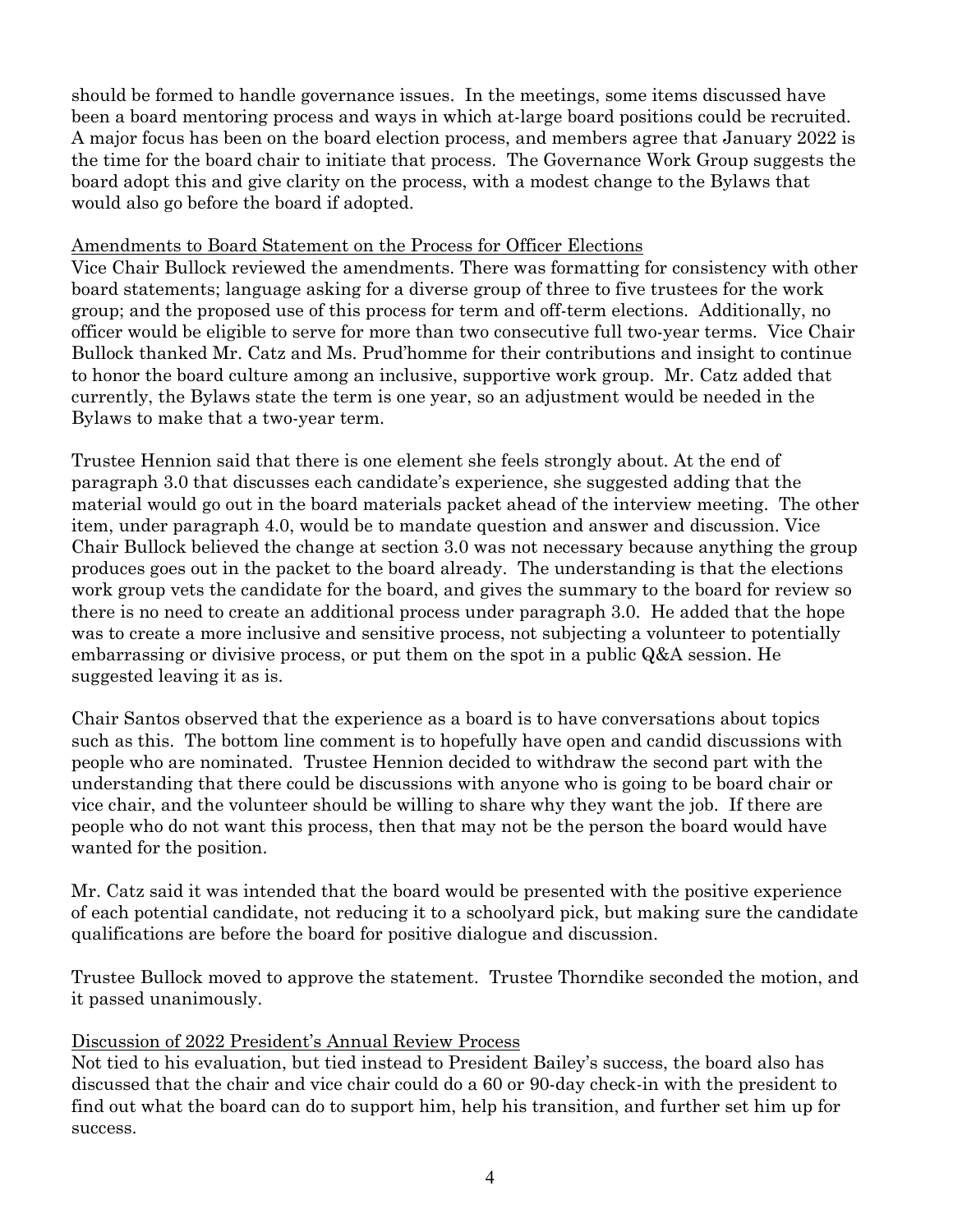President Bailey said he recognizes that he serves at the pleasure of the board and will demonstrate his humility with the board, knowing that in service to the university he does not have all the answers, but will grow and learn. When trustees offer guidance, inputs, and critiques, those will help in service to SOU, the students, and the board.

This afternoon at the board meeting, President Bailey will share some initial thoughts. This has not been done lightly, and with a pretty good sense of what the board is asking for from him. The goals will be better refined after strategic listening with faculty, staff, students, community, and partners, but it is a work in progress and thanked the board for a clear indication of where the university is headed.

#### Discussion of Presidential Emeritus Status Designation

Mr. Catz discussed the former Oregon University System policy as a starting point to consider a presidential emeritus status designation for SOU. There is not a precise definition of who is eligible to be accorded the title of president emeritus, just broadly defining the role as having served a "significant" period sufficient to demonstrate a meaningful contribution to higher education in Oregon. It will be up to this board to determine what merits and standards quantify meaningful service in regards to length, quality, and nature of service. This is a good policy to have when presidential transitions occur.

Trustee Thorndike said he thinks this is important in the world of co-governance and hopes part of the research would include input from faculty, staff, and the student body groups to have ownership in the conferral of emeritus status to presidents in the future. Trustee janelle wilson later expressed a similar sentiment. Board Chair Santos thought this topic should be referred to the Governance Work Group for reflection and recommendation. Mr. Catz added a reminder of public board authority and decision-making, as it goes to the work group, a reminder that it is the board's decision. The mechanism of collecting feedback is public. The output of discussion at the workgroup level should align with where the decision is made, but the input to campus is appropriately fulsome. Responding to Trustee Hennion, Mr. Catz said it is an honor for a past president to use this title as it honors the career of the president. If one were intended to be a consultant, the emeritus title speaks to the past service to the institution.

Dr. Walsh clarified that for faculty, it is a recognition of career, the body of work, and has a different set of expectations: when faculty retire there must be unanimous consent for consideration as it is quite an honor to hold emeritus status. Trustee Thorndike said that in having led the Saigo/Schott transition, there was embarrassment that Dr. Saigo could not even have SOU an email address. Mr. Catz said those types questions could go to the work group. Trustee Hennion added that a former inaugural trustee periodically calls and says they would like to use the library, and perhaps there is a way to recognize other people who have given great service to SOU. Chair Santos suggested that also would be a topic for the work group.

## **Future Meetings**

The next regularly scheduled meeting of the committee will be held on April 22, 2022. If any trustee has agenda items to be included for a future meeting, trustees were invited to inform Chair Santos or the board secretary.

## **Adjournment**

Chair Santos adjourned the meeting at 11:25 a.m.